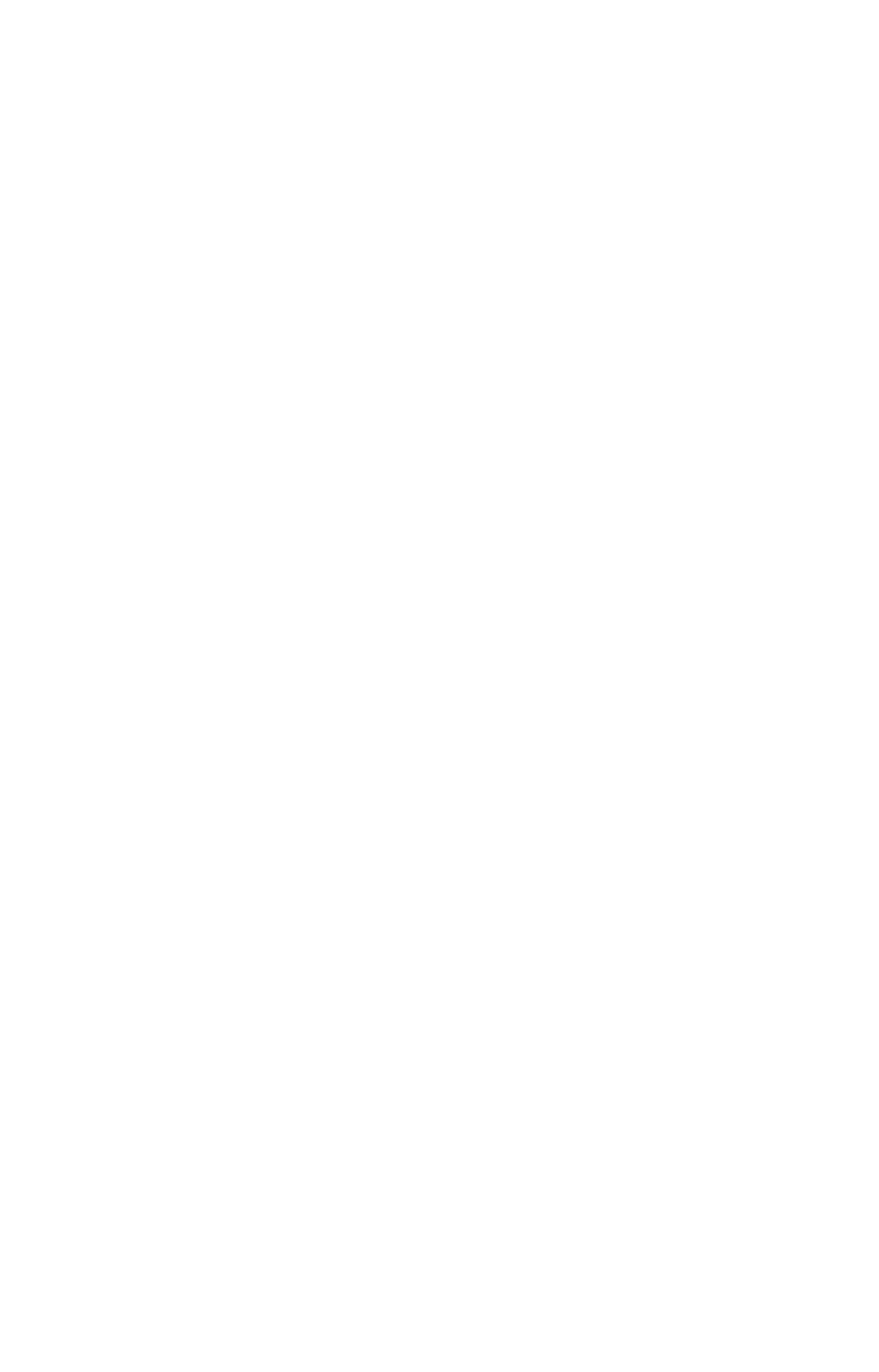# **Contents**

## PART I THE ELEMENTS OF THE INFRARED SYSTEM

| <b>Chapter 1</b> Introduction to Infrared System Engineering |                |
|--------------------------------------------------------------|----------------|
| 1.1 The Development of the Infrared Portion of the Spectrum  | $\overline{3}$ |
| 1.2 The Market for Infrared Devices                          | 9              |
| 1.3 System Engineering                                       | 10             |
| 1.4 The System Engineer                                      | 13             |
| 1.5 The Infrared System and the Organization of This Book    | 14             |
| 1.6 The Literature of the Infrared                           | 16             |
| 1.7 The Symbols and Abbreviations Used in This Book          | 17             |
|                                                              |                |

#### Chapter 2 Infrared Radiation 20 20 2.1 The Electromagnetic Spectrum 2.2 Terminology Used in the Measurement of Radiant Energy<br>2.3 The Measurement of Radiant Flux 23 2.3 The Measurement of Radiant Flux<br>2.4 Thermal Radiation 30 Thermal Radiation 33 Thermal Radiation Laws 35 39 2.5 Emissivity and Kirchhoff's Law 46 2.6 Selective Radiators 47 Absorption Spectra of Gases Absorption Spectra of Liquids and Solids 50 **Molecular Emission Spectra** 50 53 2.7 Aids for Radiation Calculations 53 Radiation Slide Rules 57 Charts and Monographs 60 Tables of Blackbody Functions 2.8 Other Blackbody Relationships 60 **Efficiency of Radiation Production** 60 **Radiation Contrast** 63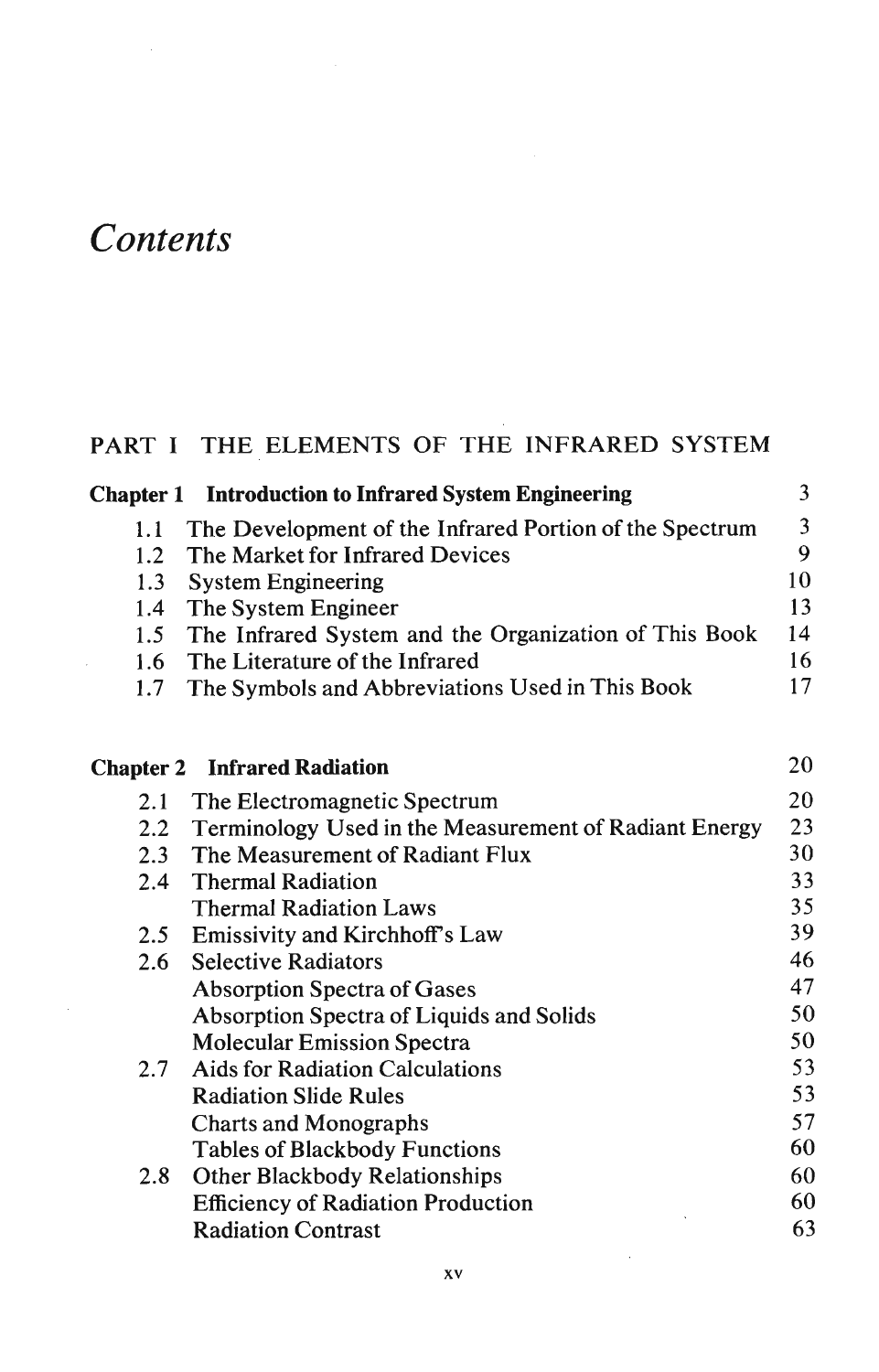|     | <b>Chapter 3 Sources of Infrared Radiation</b> | 67  |
|-----|------------------------------------------------|-----|
| 3.1 | <b>Blackbody-Type Sources</b>                  | 67  |
|     | <b>Theoretical Principles</b>                  | 68  |
|     | Construction of a Blackbody-Type Source        | 72  |
| 3.2 | <b>Standards for Sources of Radiant Energy</b> | 78  |
| 3.3 | General-Purpose Sources of Infrared            | 82  |
|     | The Nernst Glower                              | 82  |
|     | The Globar                                     | 83  |
|     | The Carbon Arc                                 | 83  |
|     | The Tungsten Lamp                              | 83  |
|     | The Xenon Arc Lamp                             | 84  |
|     | The Laser                                      | 84  |
|     | The Sun                                        | 84  |
| 3.4 | Targets                                        | 85  |
|     | The Turbojet Engine                            | 85  |
|     | The Turbofan Engine                            | 89  |
|     | The Boeing 707 Jet Transport                   | 90  |
|     | Afterburning                                   | 96  |
|     | The Ramjet                                     | 98  |
|     | The Rocket Engine                              | 99  |
|     | <b>Aerodynamic Heating</b>                     | 100 |
|     | Personnel                                      | 103 |
|     | <b>Surface Vehicles</b>                        | 103 |
|     | <b>Stars and Planets</b>                       | 104 |
| 3.5 | <b>Backgrounds</b>                             | 104 |
|     | The Earth                                      | 106 |
|     | The Sky                                        | 108 |
|     | <b>Outer Space</b>                             | 109 |
|     | <b>Stars and Planets</b>                       | 109 |

### Chapter 4 Transmission of Infrared Radiation Through the Earth's Atmosphere 114 116 4.1 The Earth's Atmosphere  $110$

|     | 4.2 Water Vapor                                     | 119 |
|-----|-----------------------------------------------------|-----|
| 4.3 | <b>Carbon Dioxide</b>                               | 126 |
|     | 4.4 Other Infrared-Absorbing Gases                  | 127 |
|     | 4.5 Field Measurements of Atmospheric Transmission  | 129 |
|     | 4.6 Laboratory and Analytical Methods of Predicting |     |
|     | <b>Atmospheric Transmission</b>                     | 136 |
|     | 4.7 Tables of Atmospheric Transmission Data         | 142 |
| 4.8 | Scattering Effects in the Atmosphere                | 159 |
|     |                                                     |     |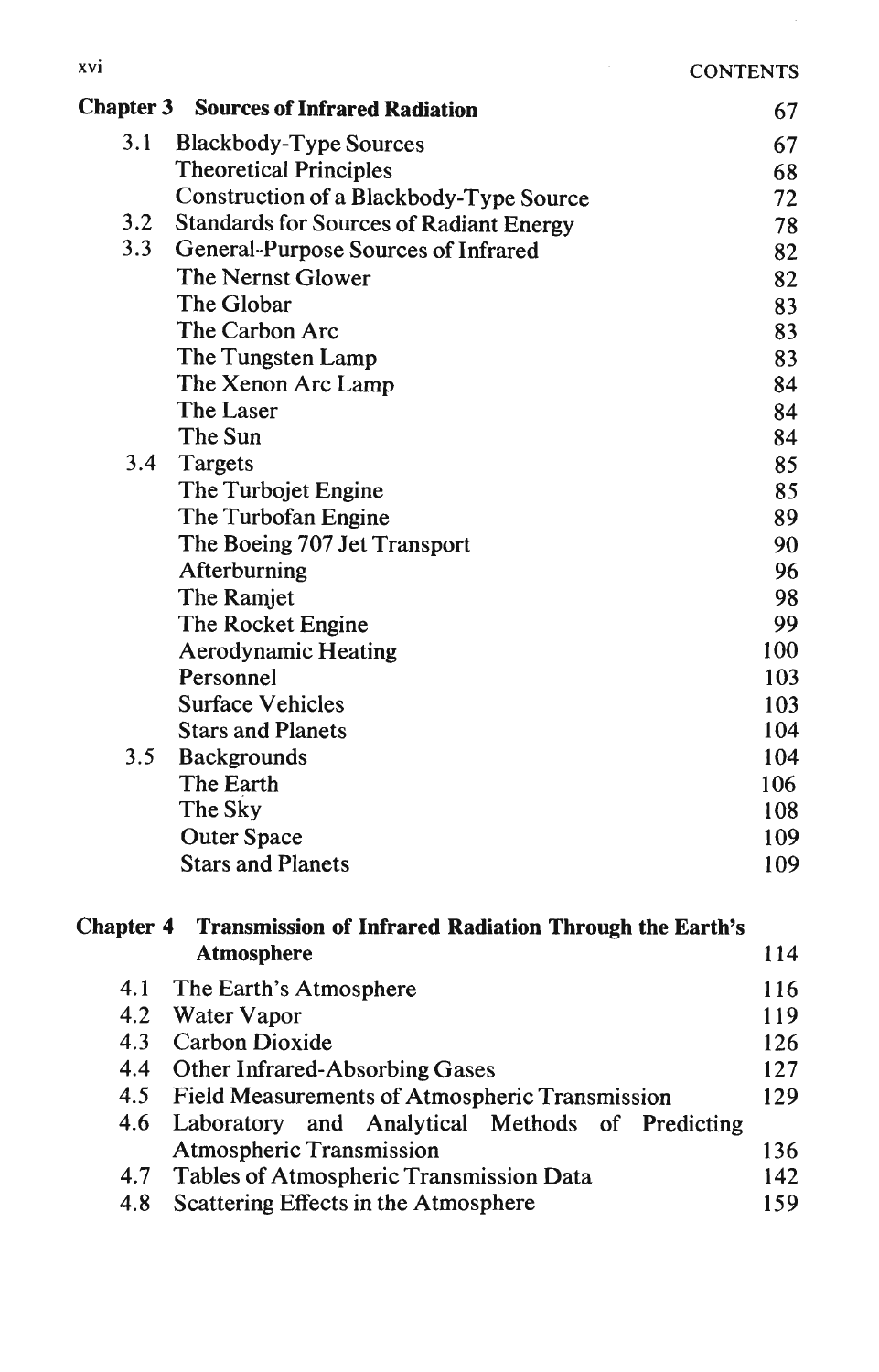| <b>CONTENTS</b>  |                                                                                       | xvii       |
|------------------|---------------------------------------------------------------------------------------|------------|
| 4.9              | <b>Transmission Through Rain</b><br>4.10 Atmospheric Scintillation                    | 163<br>165 |
| <b>Chapter 5</b> | <b>Optics</b>                                                                         | 171        |
| 5.1<br>5.2       | <b>Refraction and Reflection</b><br>Describing an Optical System                      | 171<br>175 |
| 5.3              | <b>Factors Affecting Image Quality</b>                                                | 182        |
|                  | <b>Diffraction</b>                                                                    | 183        |
|                  | <b>Aberrations</b>                                                                    | 186        |
| 5.4              | Typical Optical Systems for the Infrared                                              | 195        |
|                  | <b>Reflective Optics</b>                                                              | 195        |
|                  | <b>Refractive Optics</b>                                                              | 200        |
| 5.5              | Miscellaneous Considerations in the Choice of Optics                                  | 201        |
| 5.6              | <b>Auxiliary Optics</b><br><b>Methods of Generating Scan Patterns</b>                 | 202<br>206 |
| 5.7              | <b>Optical Materials for the Infrared</b>                                             | 209        |
| 5.8              | <b>Antireflection Coatings</b>                                                        | 218        |
| 5.9              | <b>High-Reflection Coatings</b>                                                       | 220        |
|                  | 5.10 Optical Filters                                                                  | 222        |
|                  | 5.11 Collimators                                                                      | 224        |
| <b>Chapter 6</b> | <b>Optical Modulation</b>                                                             | 235        |
| 6.1              | <b>Optical Filtering for Background Discrimination</b>                                | 236        |
|                  | 6.2 The Use of Reticles for Background Suppression                                    | 237        |
|                  |                                                                                       |            |
| 6.3              | The Use of Reticles to Provide Directional Information                                | 240        |
|                  | <b>Rotating Reticles</b>                                                              | 241        |
|                  | <b>Stationary Reticles</b>                                                            | 250        |
|                  | <b>Two-Color Reticles</b>                                                             | 254        |
| 6.4              | <b>Tracking Systems Without Reticles</b>                                              | 255        |
| 6.5              | <b>Comments on Reticle Design</b>                                                     | 256        |
| 6.6              | <b>Fabrication of Reticles</b>                                                        | 258        |
| <b>Chapter 7</b> | <b>Introduction to Detectors</b>                                                      | 264        |
| 7.1              | How the Performance of a Detector is Described                                        | 266        |
| 7.2              | <b>Thermal Detectors</b>                                                              | 271        |
|                  | The Thermocouple                                                                      | 271        |
|                  | The Thermopile                                                                        | 272        |
|                  | The Bolometer                                                                         | 273        |
|                  | The Pneumatic or Golay Detector                                                       | 274        |
|                  | The Calorimetric Detector                                                             | 274        |
| 7.3              | <b>Problems of Blackening Thermal Detectors</b><br><b>Photon or Quantum Detectors</b> | 274<br>275 |

 $\mathcal{L}^{\text{max}}_{\text{max}}$  ,  $\mathcal{L}^{\text{max}}_{\text{max}}$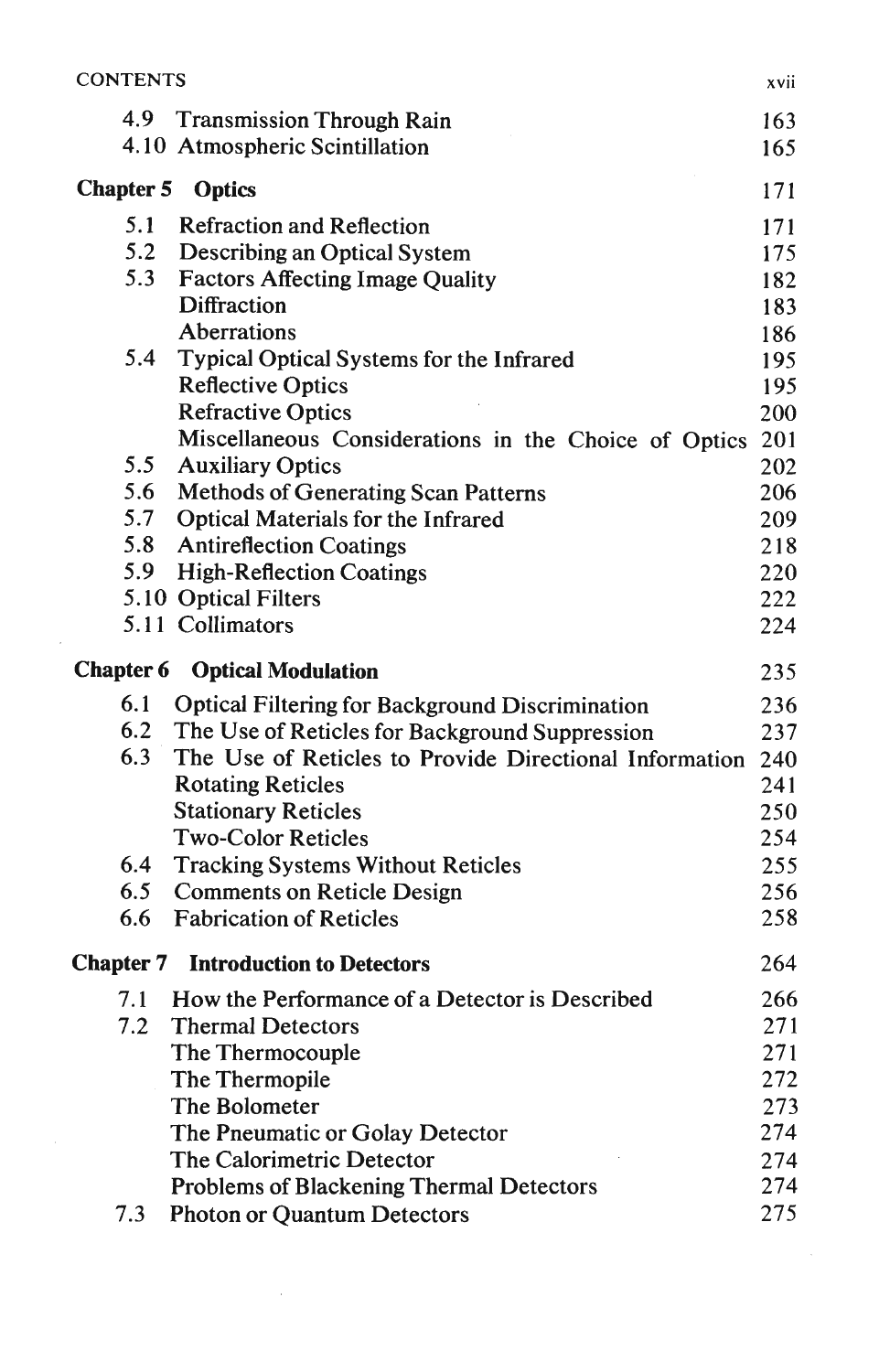|                  | The Photoelectric Detector                          | 276 |
|------------------|-----------------------------------------------------|-----|
|                  | The Photoconductive Detector                        | 278 |
|                  | The Photovoltaic or p-n Junction Detector           | 284 |
|                  | The Photoelectromagnetic Detector                   | 286 |
|                  | <b>Spectral Response of Photon Detectors</b>        | 286 |
|                  | <b>Fabrication of Photon Detectors</b>              | 287 |
| 7.4              | The Comparison of Detectors                         | 287 |
| 7.5              | <b>Optically Immersed Detectors</b>                 | 289 |
| 7.6              | <b>Imaging Detectors</b>                            | 296 |
|                  | <b>Infrared Film</b>                                | 296 |
|                  | The Image Converter                                 | 296 |
|                  | The Vidicon                                         | 297 |
|                  | The Photothermionic Image Converter                 | 299 |
|                  | The Evaporograph                                    | 299 |
|                  | The Infrared-Sensitive Phosphor                     | 299 |
| <b>Chapter 8</b> | <b>Noise</b>                                        | 304 |
| 8.1              | <b>Types of Noise</b>                               | 305 |
|                  | <b>Johnson or Thermal Noise</b>                     | 306 |
|                  | <b>Shot Noise</b>                                   | 308 |
|                  | <b>Partition Noise</b>                              | 309 |
|                  | $1/f$ Noise                                         | 309 |
|                  | <b>Generation-Recombination Noise</b>               | 309 |
|                  | <b>Radiation or Photon Noise</b>                    | 310 |
|                  | <b>Temperature Noise</b>                            | 310 |
|                  | Summary - Noise in Detectors                        | 310 |
| 8.2              | <b>Equivalent Noise Bandwidth</b>                   | 311 |
| 8.3              | The Statistical Description of Noise                | 313 |
| 8.4              | Meters for the Measurement of Noise                 | 316 |
|                  | <b>Peak-Responding Meter</b>                        | 317 |
|                  | <b>Rms-Responding Meter</b>                         | 317 |
|                  | <b>Average-Responding Meter</b>                     | 317 |
| 8.5              | Noise Figure                                        | 318 |
| <b>Chapter 9</b> | The Measurement of Detector Characteristics         | 321 |
| 9.1              | <b>Quantities To Be Measured</b>                    | 321 |
| 9.2              | The Basic Detector Test Set                         | 322 |
| 9.3              | Use of the Basic Detector Test Set                  | 330 |
|                  | <b>Measurement of Detector Area</b>                 | 330 |
|                  | Determining the Operating Point of a Detector       | 330 |
|                  | Determining the Operating Point for a Detector that |     |
|                  | <b>Requires Bias</b>                                | 334 |
|                  |                                                     |     |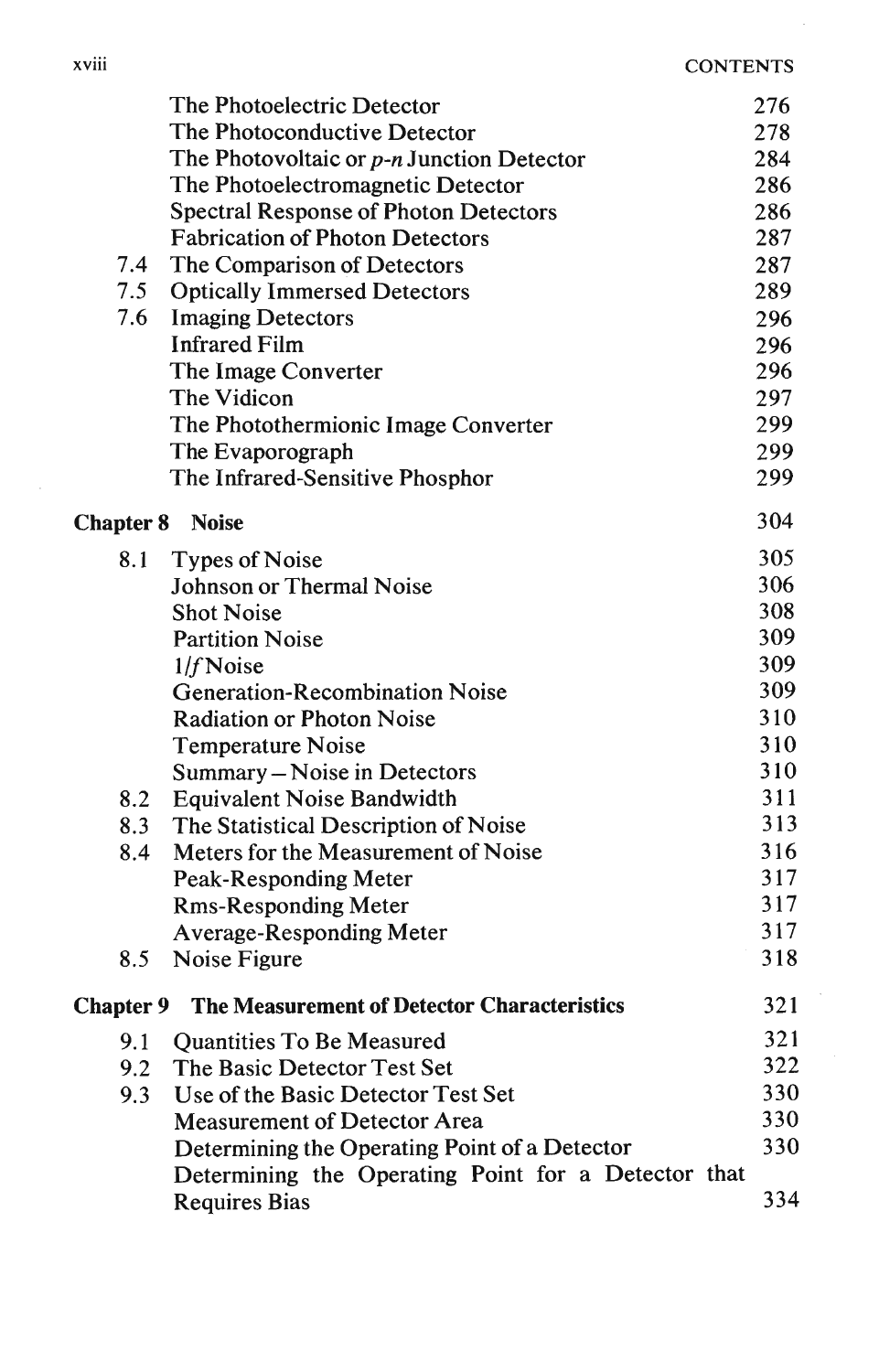|                   | Determining the Operating Point for a Self-Generating   |     |
|-------------------|---------------------------------------------------------|-----|
|                   | Detector                                                | 336 |
|                   | Calibrating the Amplification of the Test Set           | 337 |
|                   | <b>Measurement of Frequency Response</b>                | 339 |
|                   | <b>Measurement of the Detector Noise Spectrum</b>       | 339 |
|                   | Calculation of the Various Figures of Merit             | 340 |
| 9.4               | The Measurement of Spectral Response                    | 340 |
| 9.5               | The Measurement of Time Constant                        | 345 |
| 9.6               | The Measurement of Detector Response Contours           | 346 |
| <b>Chapter 10</b> | Modern Detectors and the Ultimate Limits on Their       |     |
|                   | <b>Performance</b>                                      | 348 |
| 10.1              | <b>Background-Limited Photon Detectors</b>              | 348 |
| 10.2              | Limitations on the Performance of Thermal Detectors     | 357 |
| 10.3              | Considerations in the Selection of a Detector           | 358 |
| 10.4              | <b>Engineering Data on Selected Detectors</b>           | 363 |
| <b>Chapter 11</b> | <b>Techniques for Cooling Detectors</b>                 | 373 |
| 11.1              | <b>Packaging Cooled Detectors</b>                       | 374 |
| 11.2              | <b>Low-Temperature Coolants</b>                         | 376 |
| 11.3              | <b>Open-Cycle Refrigerators</b>                         | 377 |
|                   | <b>Liquid-Transfer Refrigerators</b>                    | 377 |
|                   | <b>Joule-Thomson Refrigerators</b>                      | 380 |
|                   | <b>Solid-Refrigerant Coolers</b>                        | 384 |
|                   | <b>Radiative-Transfer Coolers</b>                       | 385 |
|                   | Comparison of Typical Open-Cycle Refrigerators          | 386 |
| 11.4              | <b>Closed-Cycle Refrigerators</b>                       | 386 |
|                   | Joule-Thomson (Closed-Cycle) Refrigerators              | 387 |
|                   | <b>Claude Refrigerators</b>                             | 388 |
|                   | <b>Stirling Refrigerators</b>                           | 389 |
|                   | <b>Refrigerators Using Other Refrigeration Cycles</b>   | 390 |
|                   | <b>Comparison of Typical Closed-Cycle Refrigerators</b> | 391 |
| 11.5              | <b>Solid-State Refrigerators</b>                        | 391 |
|                   | <b>Thermoelectric Refrigerators</b>                     | 391 |
|                   | <b>Thermomagnetic Refrigerators</b>                     | 394 |
| 11.6              | Integrating the Detector and Refrigerator               | 394 |
| <b>Chapter 12</b> | <b>Signal Processing and Displays</b>                   | 398 |
| 12.1              | <b>General Considerations</b>                           | 399 |
| 12.2              | <b>Preamplifiers</b>                                    | 400 |
|                   | <b>Preamplifiers Using Vacuum Tubes</b>                 | 401 |
|                   | <b>Preamplifiers Using Transistors</b>                  | 405 |
|                   |                                                         |     |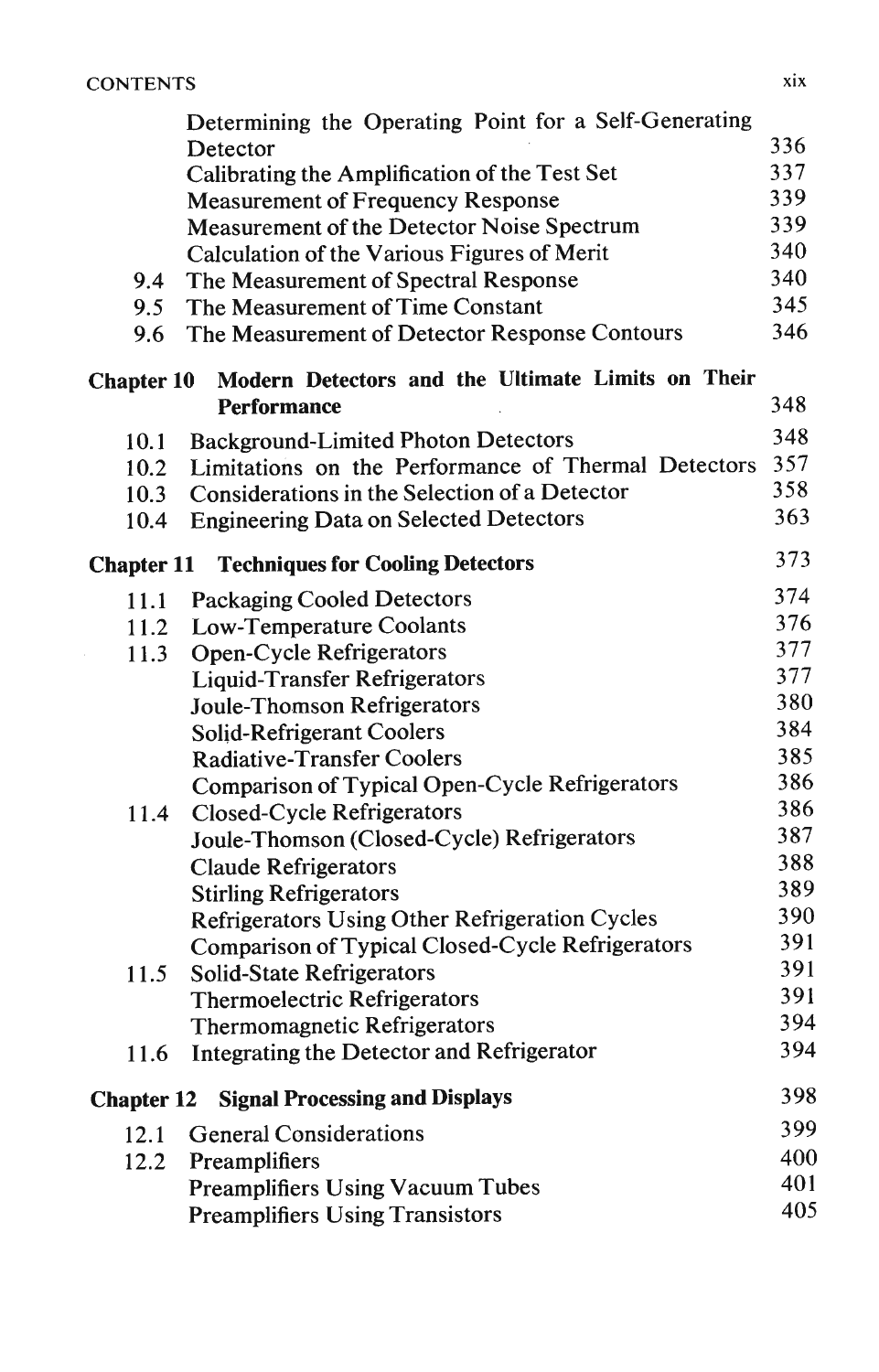$\bar{z}$ 

|         | <b>Preamplifiers Using Microelectronics</b>                | 405 |
|---------|------------------------------------------------------------|-----|
| 12.3    | <b>Additional Considerations in Signal Processing</b>      | 408 |
| 12.4    | <b>Multiple-Channel Systems</b>                            | 410 |
| 12.5    | <b>Displays</b>                                            | 411 |
|         | <b>Chapter 13</b> The Analysis of Infrared Systems         | 417 |
| 13.1    | The Generalized Range Equation                             | 417 |
|         | <b>Tradeoff Analysis</b>                                   | 420 |
| 13.2    | The Generalized Range Equation for a Background-           |     |
|         | <b>Limited Detector</b>                                    | 421 |
| 13.3    | The Range Equation for Specific Types of Systems           | 423 |
|         | <b>Search Systems</b>                                      | 424 |
|         | <b>Tracking Systems that Use Reticles</b>                  | 426 |
|         | <b>Tracking Systems that Use Pulse Position Modulation</b> | 428 |
|         | 13.4 Line-Scan Thermal Mapping Systems                     | 428 |
|         | 13.5 Radiometry                                            | 432 |
| 13.6    | The Specification of System Performance                    | 435 |
|         | <b>Chapter 14 The Design of an Infrared Search System</b>  | 438 |
|         | 14.1 Preliminary Studies                                   | 438 |
|         | 14.2 System Synthesis and Analysis                         | 441 |
| 14.3    | <b>Tradeoff Studies and Final System Design</b>            | 447 |
| PART II | THE APPLICATIONS OF INFRARED<br><b>TECHNIQUES</b>          |     |

|      | Chapter 15 An Introduction to the Applications of Infrared<br><b>Techniques</b> | 455 |
|------|---------------------------------------------------------------------------------|-----|
|      |                                                                                 |     |
| 15.1 | The Applications of Infrared Techniques                                         | 458 |
| 15.2 | <b>Miscellaneous References</b>                                                 | 459 |
|      | <b>Chapter 16 Military Applications of Infrared Techniques</b>                  | 464 |
| 16.0 | General                                                                         | 466 |
|      | 16.1 Search, Track, and Ranging Applications                                    | 469 |
|      | <b>Search Systems</b><br>16.1.1                                                 | 469 |
|      | 16.1.2 Track Systems                                                            | 475 |
|      | 16.1.3 Search and Track Systems                                                 | 477 |
|      | 16.1.4 Weapon Guidance                                                          | 479 |
|      | 16.1.5 Navigation and Flight Control Systems                                    | 486 |
|      | 16.1.6 Ranging Systems                                                          | 489 |
|      | 16.2 Radiometric Applications                                                   | 490 |
|      | <b>Measurement of Flux</b><br>16.2.1                                            | 490 |

 $\sim$ 

÷.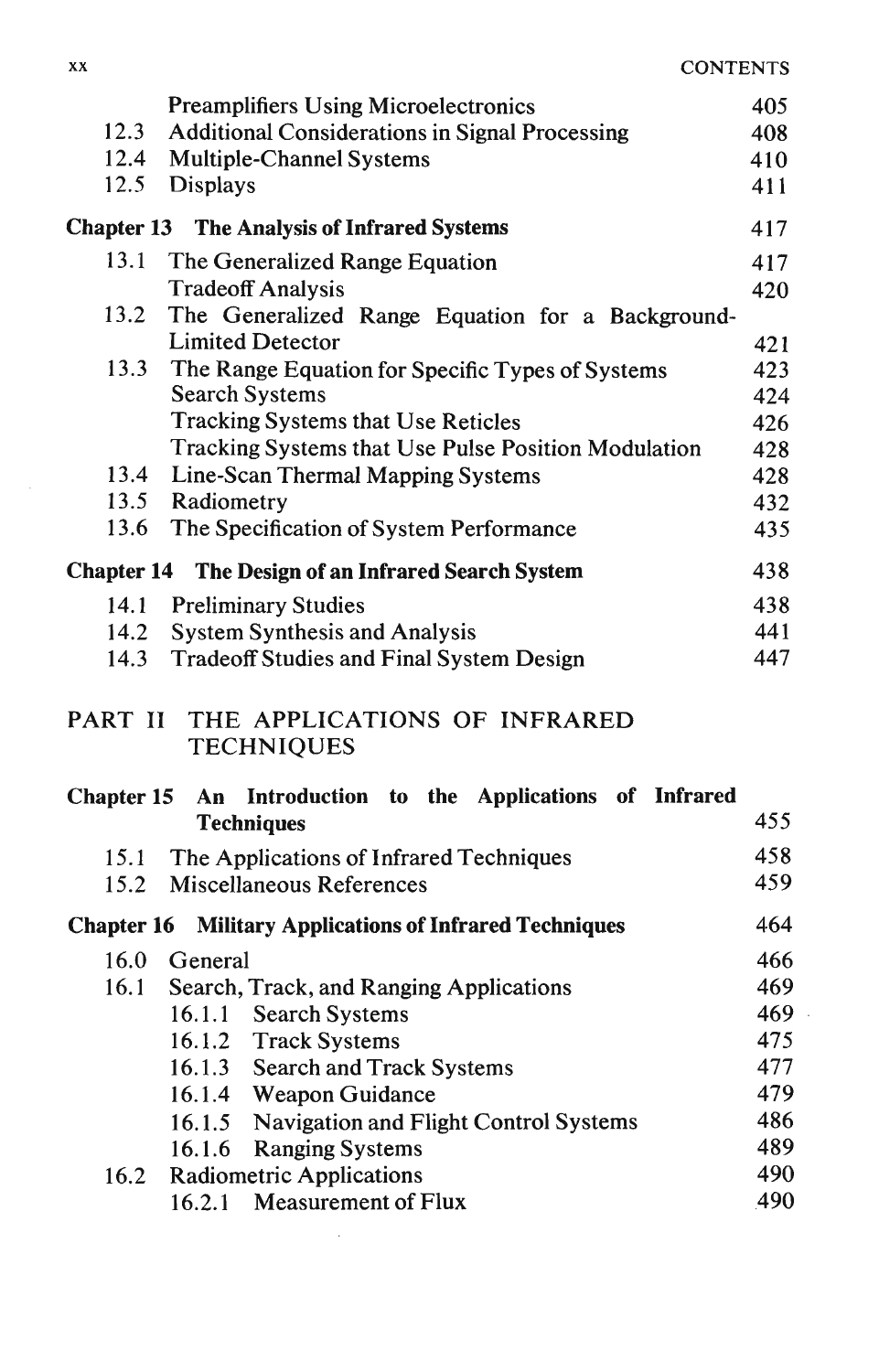### **CONTENTS**

|                   | 16.3 Spectroradiometric Applications                             | 491 |
|-------------------|------------------------------------------------------------------|-----|
|                   | 16.3.1 Target and Background Signatures                          | 491 |
|                   | 16.3.2 Miscellaneous                                             | 493 |
| 16.4              | <b>Thermal Imaging Applications</b>                              | 494 |
|                   | 16.4.1 Reconnaissance                                            | 494 |
| 16.5              | <b>Applications Involving Reflected Flux</b>                     | 497 |
|                   | 16.5.1 Applications of Image Converter Tubes                     | 498 |
|                   | 16.5.2 Infrared Photography                                      | 502 |
| 16.6              | Applications Involving a Cooperative Source                      | 502 |
|                   | 16.6.1 Terrestrial Communications                                | 503 |
|                   | 16.6.2 Ranging                                                   | 506 |
|                   | 16.6.3 Infrared Countermeasures                                  | 507 |
|                   | 16.6.4 Command Guidance                                          | 508 |
|                   | <b>Chapter 17 Industrial Applications of Infrared Techniques</b> | 511 |
| 17.1              | Search, Track, and Ranging Applications                          | 511 |
|                   | <b>Search Systems</b><br>17.1.1                                  | 512 |
| 17.2              | <b>Radiometric Applications</b>                                  | 513 |
|                   | 17.2.1 Measurement of Temperature                                | 513 |
|                   | 17.2.2 Position Sensing                                          | 522 |
| 17.3              | <b>Spectroradiometric Applications</b>                           | 523 |
|                   | 17.3.1 Measurement of Temperature                                | 523 |
|                   | 17.3.2 Miscellaneous                                             | 524 |
| 17.4              | <b>Thermal Imaging Applications</b>                              | 527 |
|                   | 17.4.1 Nondestructive Test and Inspection                        | 528 |
| 17.5              | <b>Applications Involving Reflected Flux</b>                     | 531 |
|                   | <b>Applications of Image Converter Tubes</b><br>17.5.1           | 531 |
|                   | 17.5.2 Infrared Photography                                      | 532 |
|                   | 17.5.3 Miscellaneous                                             | 532 |
| 17.6              | Applications Involving a Cooperative Source                      | 533 |
|                   | 17.6.1<br><b>Intrusion Detection</b>                             | 533 |
|                   | 17.6.2 Miscellaneous                                             | 534 |
| <b>Chapter 18</b> | <b>Medical Applications of Infrared Techniques</b>               | 537 |
| 18.1              | Search, Track, and Ranging Applications                          | 538 |
|                   | <b>Obstacle Detection (Passive)</b><br>18.1.1                    | 538 |
| 18.2              | <b>Radiometric Applications</b>                                  | 539 |
|                   | <b>Measurement of Temperature</b><br>18.2.1                      | 539 |
| 18.3              | <b>Spectroradiometric Applications</b>                           | 541 |
|                   | Miscellaneous<br>18.3.1                                          | 541 |
| 18.4              | <b>Thermal Imaging Applications</b>                              | 541 |
|                   | <b>Diagnostic Assistance</b><br>18.4.1                           | 542 |
|                   |                                                                  |     |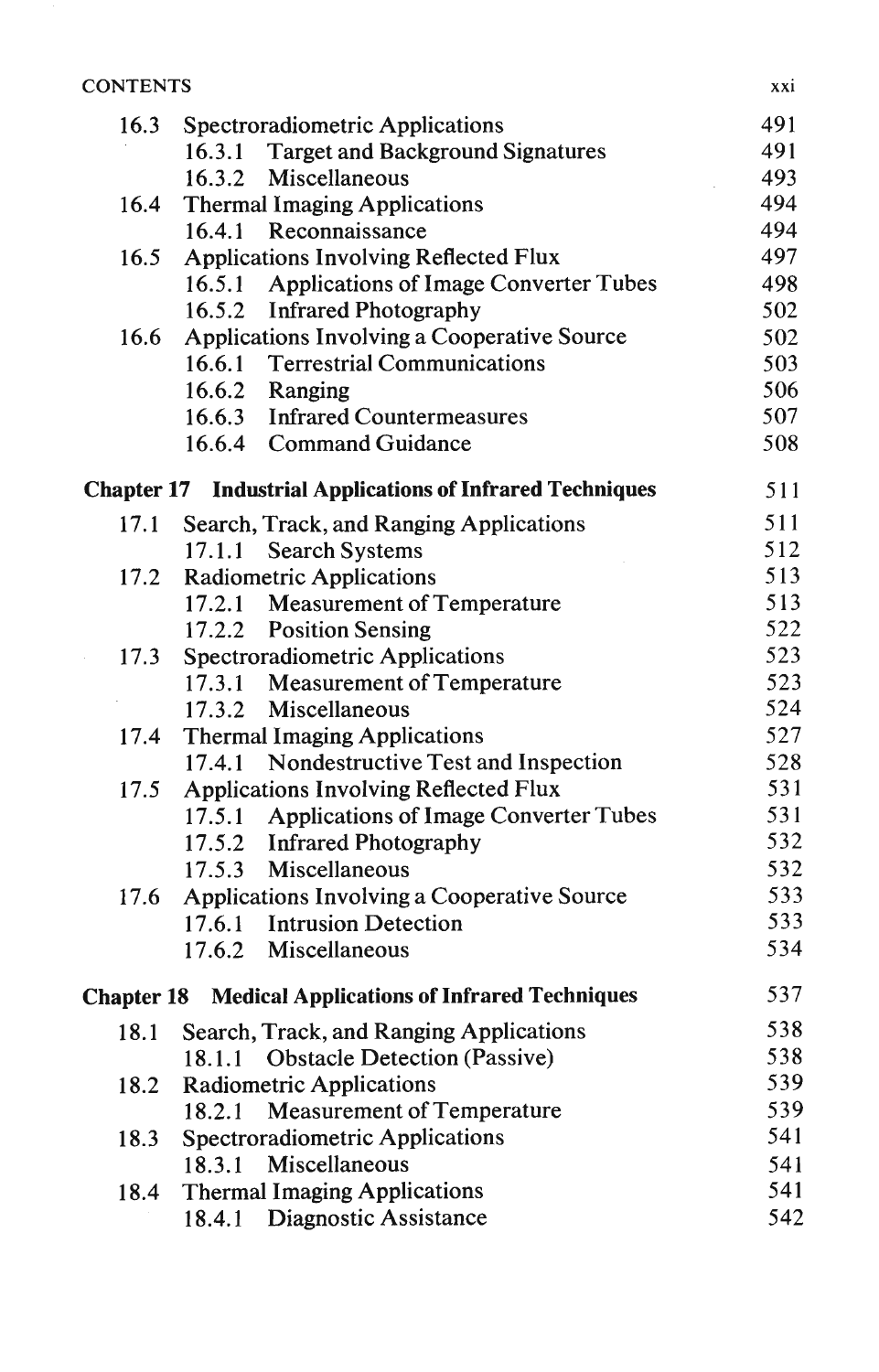| 18.5              | <b>Applications Involving Reflected Flux</b>           | 547 |
|-------------------|--------------------------------------------------------|-----|
|                   | 18.5.1<br><b>Applications of Image Converter Tubes</b> | 547 |
|                   | <b>Infrared Photography</b><br>18.5.2                  | 548 |
|                   | 18.5.3 Miscellaneous                                   | 549 |
| 18.6              | Applications Involving a Cooperative Source            | 550 |
|                   | 18.6.1 Obstacle Detection (Active)                     | 550 |
| <b>Chapter 19</b> | <b>Scientific Applications of Infrared Techniques</b>  | 551 |
| 19.1              | Search, Track, and Ranging Applications                | 552 |
|                   | 19.1.1 Search and Track Systems                        | 553 |
|                   | 19.1.2<br><b>Navigation and Flight Control Systems</b> | 554 |
| 19.2              | <b>Radiometric Applications</b>                        | 563 |
|                   | 19.2.1<br><b>Measurement of Temperature</b>            | 563 |
|                   | 19.2.2 Measurement of Flux                             | 575 |
|                   | 19.2.3 World Weather Watch                             | 579 |
| 19.3              | Spectroradiometric Applications                        | 581 |
|                   | 19.3.1 Remote Sensing of the Earth and its Atmosphere  | 581 |
|                   | 19.3.2 Remote Sensing of Astronomical Bodies           | 586 |
|                   | 19.3.3 Instrumentation and Miscellaneous Applications  | 594 |
| 19.4              | <b>Thermal Imaging Applications</b>                    | 599 |
|                   | 19.4.1 Earth Resource Surveys                          | 599 |
|                   | 19.4.2 Meteorological Applications                     | 603 |
|                   | 19.4.3 Lunar and Planetary Studies                     | 605 |
|                   | Miscellaneous<br>19.4.4                                | 606 |
| 19.5              | <b>Applications Involving Reflected Flux</b>           | 607 |
|                   | 19.5.1<br><b>Infrared Photography</b>                  | 607 |
|                   | 19.5.2 Reflectance Properties of Materials             | 612 |
| 19.6              | Applications Involving a Cooperative Source            | 613 |
|                   | <b>Space Communications</b><br>19.6.1                  | 613 |
|                   | 19.6.2 Miscellaneous                                   | 614 |
| Appendix 1        | The Symbols and Abbreviations Used in This Book 615    |     |
|                   | Simple English Letter Symbols<br>a.                    | 615 |
|                   | Simple Greek Letter Symbols<br>b.                      | 617 |
|                   | <b>Special and Composite Symbols</b><br>c.             | 617 |
|                   | <b>Selected Abbreviations</b><br>d.                    | 618 |
| <b>Appendix 2</b> | Symbols and Nomenclature for Radiometry and            |     |
|                   | <b>Photometry</b>                                      | 619 |
| <b>Appendix 3</b> | <b>Conversion Factors</b>                              | 623 |
| <b>Appendix 4</b> | The Unpublished Literature of the Infrared             | 626 |
| <b>Index</b>      |                                                        | 631 |

 $\sim$